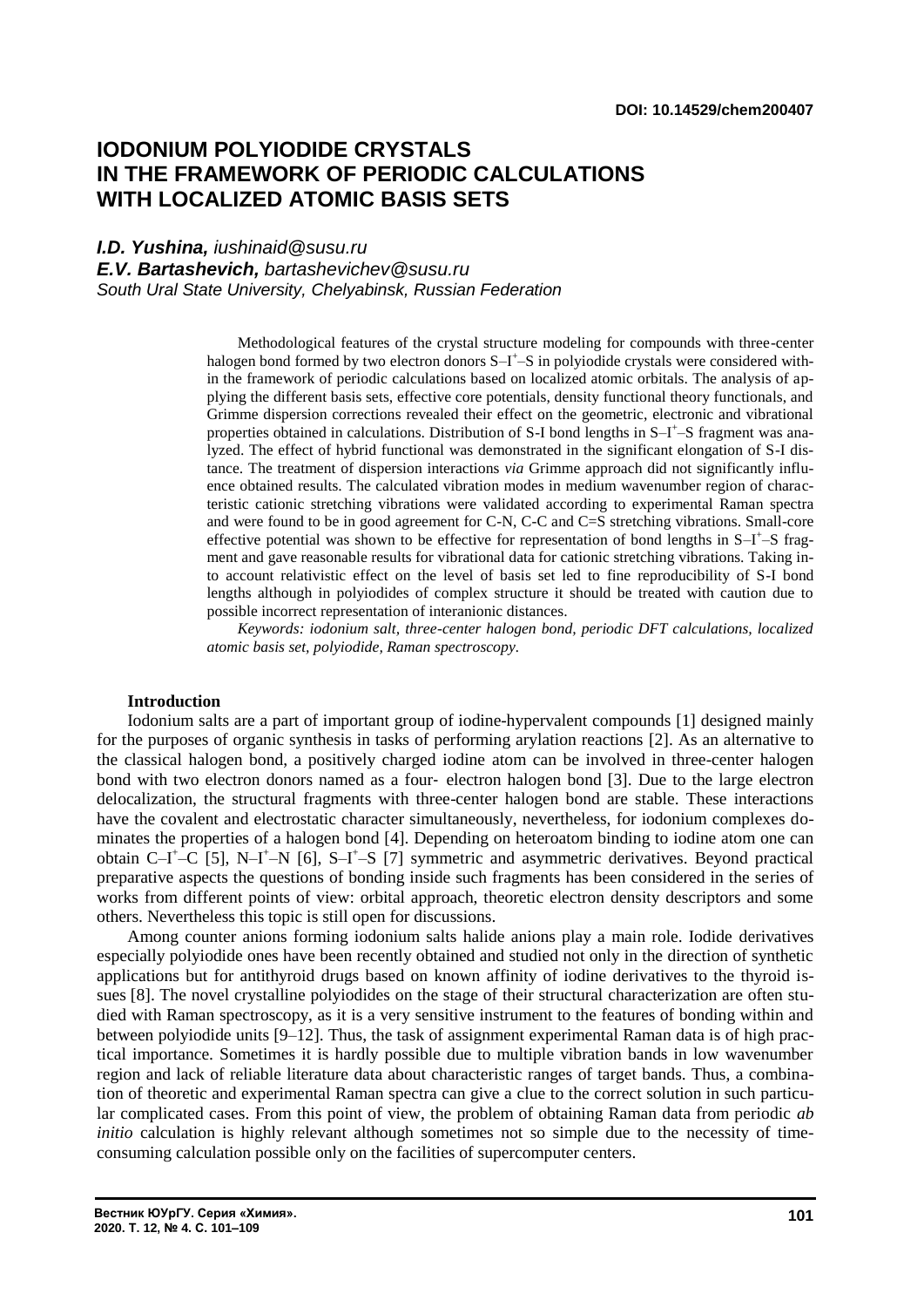Versatile studies of electronic characteristic on the basis of periodic *ab initio* calculations have been performed recently for the row of organic polyiodides with N-, S-containing heterocycles [13, 14]. Gasphase calculations which are the most widely used for structural characterization of polyiodide and iodonium salts [15, 16] are not the best choice as ignoring of the effect of crystal surrounding and underestimation of dispersion interactions lead to significant elongation of bond lengths as well as in the worst case total impossibility to reproduce structural features of polyiodide anion when it is composed of different subunits located on significant distances from each other. The usage of Density Functional Theory (DFT) calculations with periodic boundary conditions directly treating the infinite translations in the crystal phase can significantly improve the quality of obtained theoretic structural data. The choice of program package for modelling arises from the features of bonding taking place in typical organic crystals. Electronic features in the iodonium salts formed by organic cation and bound halide anion are manifested in rather localized distribution of electronic cloud. This fact encloses them to typical molecular crystals much more than to metal derivatives with delocalized behavior of electrons inside crystal phase. On the modern stage the treatment of periodicity and crystal symmetry in the framework of tight binding approximation can be better realized within DFT using localized atomic basis sets as implemented in the CRYSTAL17 code. The exploitation of Kohn-Sham approach lies in the task of treating interacting electrons in the static field of atomic nuclei is simplified up to analysis of movement of independent electrons in under efficient potential, including static potential of atomic nuclei as well as partial consideration of exchange interaction and electronic correlation.

The calculations of such complicated many-electron systems is impossible without the usage of theoretic approximations mainly based on one-electron approach so that each of the electrons in many electron systems moves in the field of atomic nuclei and effective field of all other electrons. Selfconsistent field procedure is based on the iterative solvation of system of equations with initially chosen zero-approximation of functions for further formation of density matrix. The cyclic calculation proceeds until the values of one-electron  $\varepsilon_i$  and total energies E of the system do not coincide within the predefined delta values obtained on the previous step. Significant differences in solid state calculations in comparison to molecular ones on this step lie in the increased and infinite value of electrons in crystal. This leads to the consideration of crystal under symmetry operators so that all equivalent points of space should be put into correspondence independently on the absence or presence of atoms in these points. Thus, summation for the formation of density matrix is taken out for each occupied energy zones and inside them for each wave vector values inside Brilloiun zone. The complexity of this procedure is due

to the necessity of summation on each step of self-consistent iteration over Brilloium zone. The practical usage of this task is realized using Pack-Monkhorst scaling scheme consisting of predefined net of points so that each of three vectors in the reverse cell is divided into equivalent intervals.

Localized atomic basis sets bases on Gauss-type orbitals allow reasonable treatment of both valence and core regions [17], although overall number of shells stays small-scale. Such approach is beneficial for the calculation of vibrational characteristics, [18], especially Raman ones including the high computationally demand calculation of intensity, modelling of powder and polarized spectra, consideration of experimental conditions on the level of empirical correction to temperature and laser excitation wavelength [19].

The question of relativistic effects becomes significant for heavy elements, including halogens, such as bromine and iodine. In the present study we perform an attempt to take them into account on the level of chosen basis sets from two basic approaches: one will include Douglas-Kroll-Hess methodology [20, 21] and the other will de due to the usage of relativistic effective core potential (ECP). It has been shown in the work [22], that relativistic effects are mainly manifested in the behavior of valence 1s and 2p orbitals. It has been demonstrated in the work [23] that the obtaining of high-quality results in calculated electron density with ECP is possible if we use small-core potentials. Thus, a combination of these two approaches will be tested in this work.

Practical works devoted to improve the reproducibility of experimental Raman data in the calculated spectra have been recently reported for the row of polyiodides with organic heterocyclic cations of different structure and composition [9–12]. Now these observations are scaled for the tasks of simultaneous treatment of both polyiodide anions and iodonium S-I<sup>+</sup>-S fragments in the present study. Thus, a computational task of this work was to examine a combination of basis sets and DFT functionals in or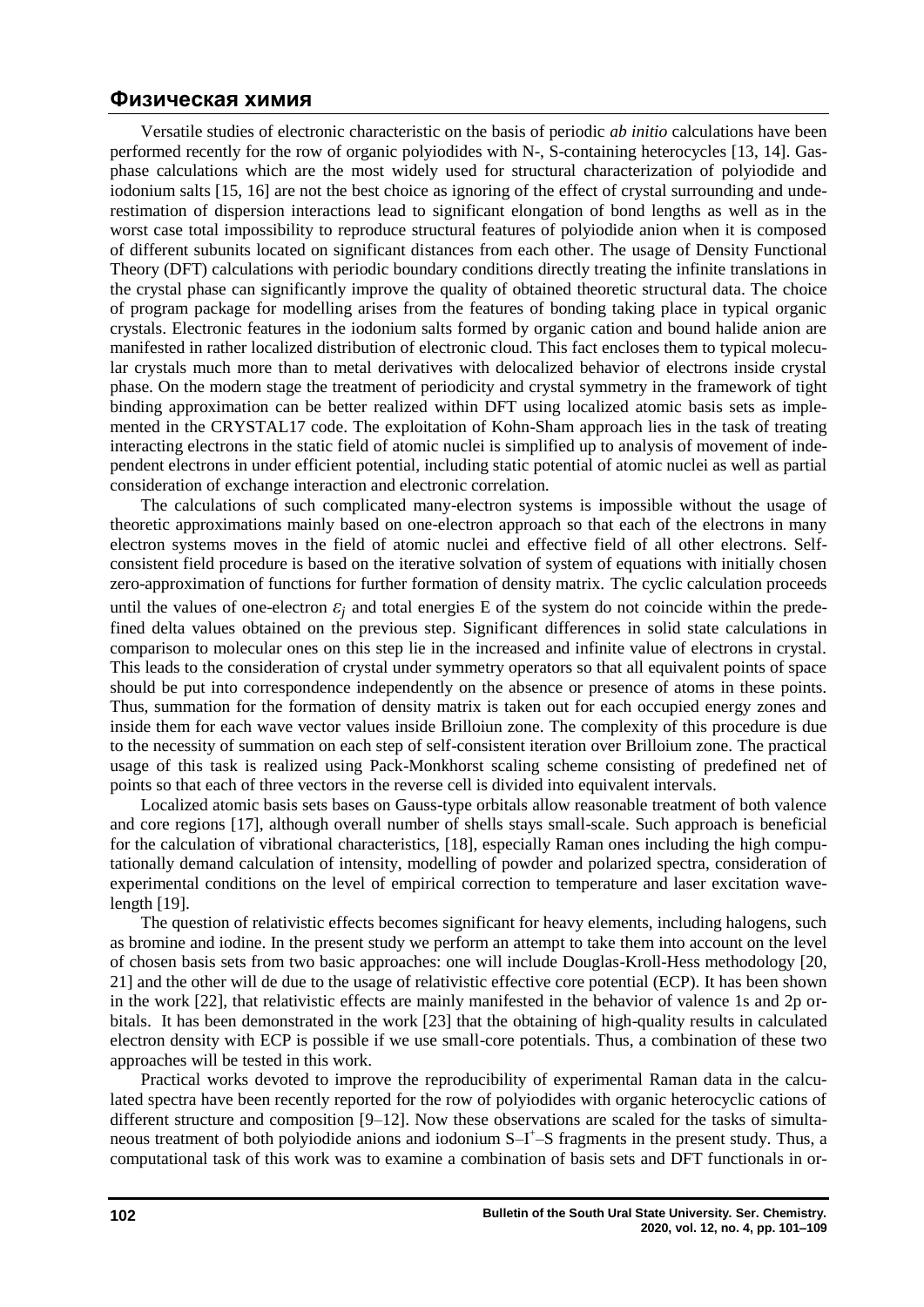der to better reproduce structural, electronic and vibrational parameters of crystal structures included S– I<sup>+</sup>-S fragments and polyiodide anions.

#### **Calculations**

Periodic quantum chemical calculations were performed using the CRYSTAL17 program [24] with different functionals and basis sets in order to better reproduce geometric, electronic and vibrational properties of the studied objects with  $S-I^+$ -S fragment in the molecular structure. Localization of the equilibrium geometry of the crystal structure was carried with fixed unit cell parameters so that the results to be closer to experimental diffraction data initially chosen as starting point. K-point sampling was done using a Monkhorst-Pack grid of  $8 \times 8 \times 8$ . The calculations were performed on the TORNADO LSM supercomputer of South Ural State University.

Test of functionals and basis sets included standard B3LYP and PBE0 choice as well as the upgrade due to the treatment of dispersion interactions according to the scheme suggested by Grimme [25, 26]. The test of basis set included variants of the best available basis sets for iodine atoms: fully electronic DZVP basis, DZP-DKH implementing Douglas-Kroll-Hess scheme for relativistic effect [27] and fully relativistic small-core multielectron pseudopotential ECP mdf28 combined with VDZ basis for valence electrons, designed by University of Stuttgart [28]. The basis set choice for C, H, N, S, atoms was made according to CRYSTAL17 site where the TZVP basis set designed by Peintinger [29]. Theoretic Raman active modes and their intensities have been computed in couple-perturbed Kohn-Sham approach with B3LYP/TZVP, DZVP and PBE0-D3/ECP mdf28-VDZ levels of theory in order to interpret experimental spectra and assign multiple low-wavenumber bands. Hessian matrix calculation was extremely timeconsuming due to large size of crystallographic cell consisting of 42 atoms in the symmetrically independent part of the cell. The calculation of three displacements of each atoms in three directions took approximately 20 hours on 10 nodes in parallel, so that overall calculations take more than a month for each level of theory.

#### **Results and Discussion**

Analysis of CSD ver. 2020.1 [30] in order to find structures with similar S-I<sup>+</sup>-S fragment resulted in 9 examples of independent crystal structures (no disorder, only organic), the summary of their structural parameters is presented in Table 1 and Fig. 1. S-I<sup>+</sup>-S fragment can be either noncentrosymmetric with different S–I bond lengths depending on S-derived fragments and the crystal structure surrounding or centrosymmetric with equal S–I distances.

| $N_2$          | Organic cation compound                                               | $S(1)$ -I <sup>+</sup> bond<br>length, $\AA$ | $I^+$ -S(2) bond<br>length, $\AA$ | Anion type         | Reference |
|----------------|-----------------------------------------------------------------------|----------------------------------------------|-----------------------------------|--------------------|-----------|
| 1              | Benzimidazole-2-thione-di-iodine<br>bis(benzimidazole-2-thio)iodonium | 2.597<br>2.670                               | 2.702                             | $I_3^-$            | [8]       |
| $\overline{2}$ | Bis(N-Methylbenzo-thiazole-2-                                         | 2.601                                        | 2.634                             | $I_5$ $I_2$        | [31]      |
|                | thio)iodonium                                                         | 2.592                                        | 2.624                             | $I_5$ $I_2$        | $[32]$    |
| 3              | Bis(5-trifluoromethyl-pyridinium-<br>2-thio)iodonium triiodide        | 2.597                                        | 2.691                             | $I_3^-$            | $[33]$    |
| $\overline{4}$ | Bis(thiourea)iodine iodide                                            | 2.629                                        | 2.629                             | $\Gamma$           | $[34]$    |
| 5              | $Bis(1,3-Dimethyl-2-thiourea-$                                        | 2.602                                        | 2.654                             | $2I_3^-$           | $[35]$    |
|                | S)iodonium tri-iodide                                                 | 2.623                                        | 2.635                             |                    |           |
| 6              | 2-Imidazolidinethione                                                 | 2.628                                        | 2.630                             | $\Gamma$ , $I_3^-$ | $[36]$    |
| 7              | 5-Methyl-1,3,4-thiadiazole-2(3H)-                                     | 2.623                                        | 2.638                             | $I_5^-$            | [7]       |
|                | thione iodonium pentaiodide                                           | 2.624                                        | 2.645                             | $I_5^-$            | $[37]$    |
| 8              | Bis(thiazoline-2-thione)-iodonium<br>polyiodide                       | 2.654                                        | 2.654                             | $I_3$ $I_2$        | $[38]$    |
| 9              | 4-Phenyl-5H-1,2,3-dithiazole-5-<br>thione polyiodide                  | 2.629                                        | 2.631                             | $I_3$ $I_2$        | $[39]$    |

**Structural parameters in S–I + –S fragment in considered crystal structures**

**Table 1**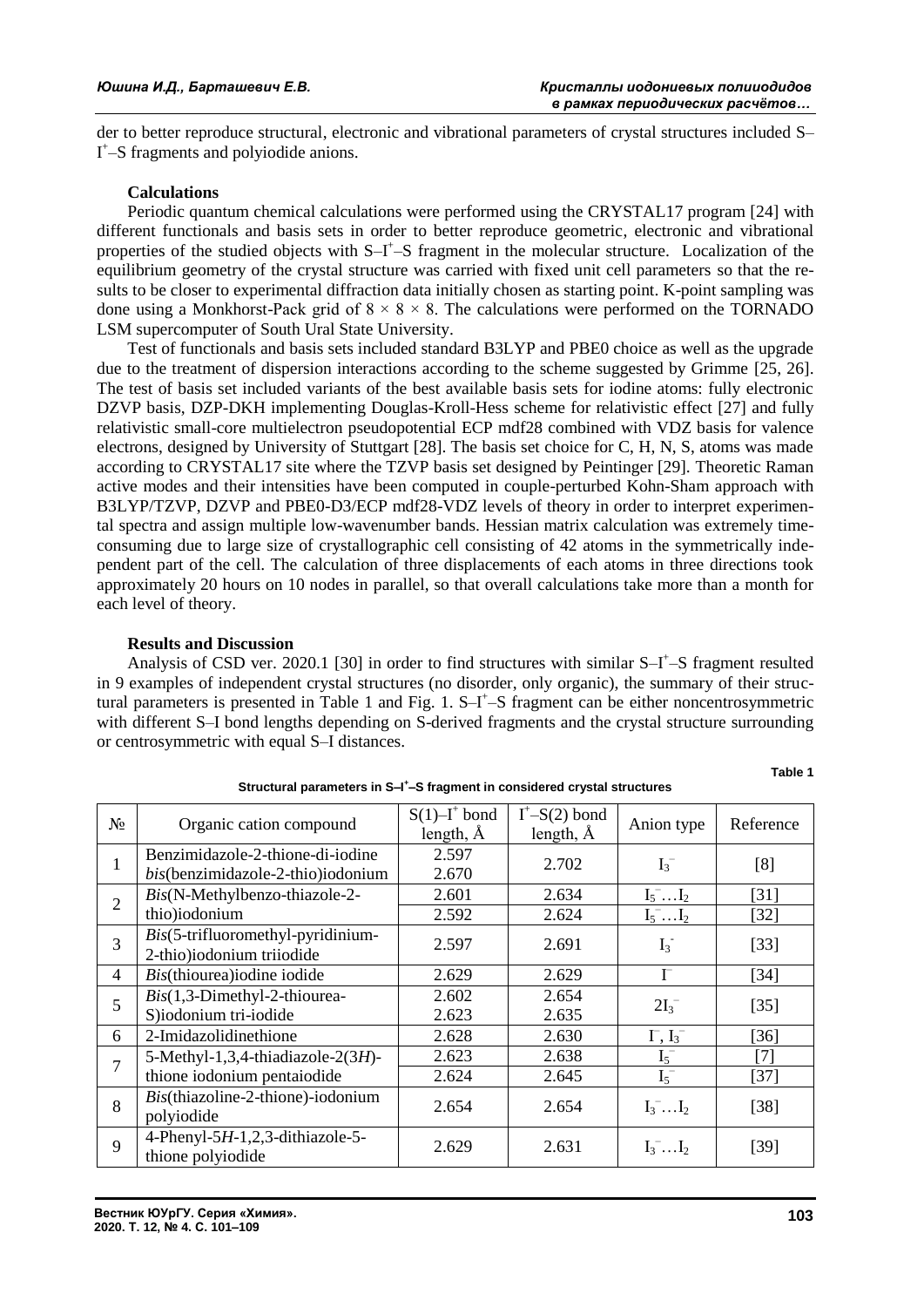

**Fig. 1. Cations formed by tree-center halogen bonds whith iodonium atom**

The structure of  $bis(1,3-Dimethyl-2-thiourea-S)iodonium tri-iodide 5 exhibits in its composition two S-I<sup>+</sup>-S$ fragments with different bond lengths. Crystal structure of (benzimidazole-2-thione-di-iodine) (*bis*(benzimidazole-2-thio)iodonium) **1** represents an interesting example of simultaneous existence in one crystal structure of two limit cases of bonding: S-I<sup>+</sup>-I and S-I<sup>+</sup>-S. The distribution of S-I bond lengths in the structures from Table 1 is presented in Fig. 2, where blue columns correspond to the shortest bond length, while the red ones – to the longer ones between two neighboring bonds in  $S-I^+$ -S fragment.



**Fig. 2. Distribution of S-I bond lengths in S–I + –S fragments selected for analysis**

The close attention to the modelling of  $S-I^+$ –S fragment originates from the iodonium salt based on dithiazole derivative **9**, fragment of its structure is presented in Fig. 1. The crystal struture **9** demonstrates typical values of S-I bond length in almost symmetrical S-I<sup>+</sup>-S fragment: 2.629 and 2.631 Å according to Fig. 2. Multiple polyiodide subunits as well as S–I<sup>+</sup>–S fragment altogether made this structure a tricky task for theoretical approach. The results of performed calculations for the structures **4**, **8** and **9** are summarized in Table 2. Note that the Table 2 illustrates the results of varying basis sets for iodine atoms and invariable TZVP basis set for the rest C, N, S, H atoms. It can be seen that B3LYP choice leads to the largest elongation of S−I bond in **9,** the change to PBE0 with the same DZVP set gives more reasonable results. Although the test cases reveal good agreement with experiment (Δ = + 0.011 Å for **4** and 0.009 Å for **8**), still for **9** this approximation leads to increase of asymmetry between two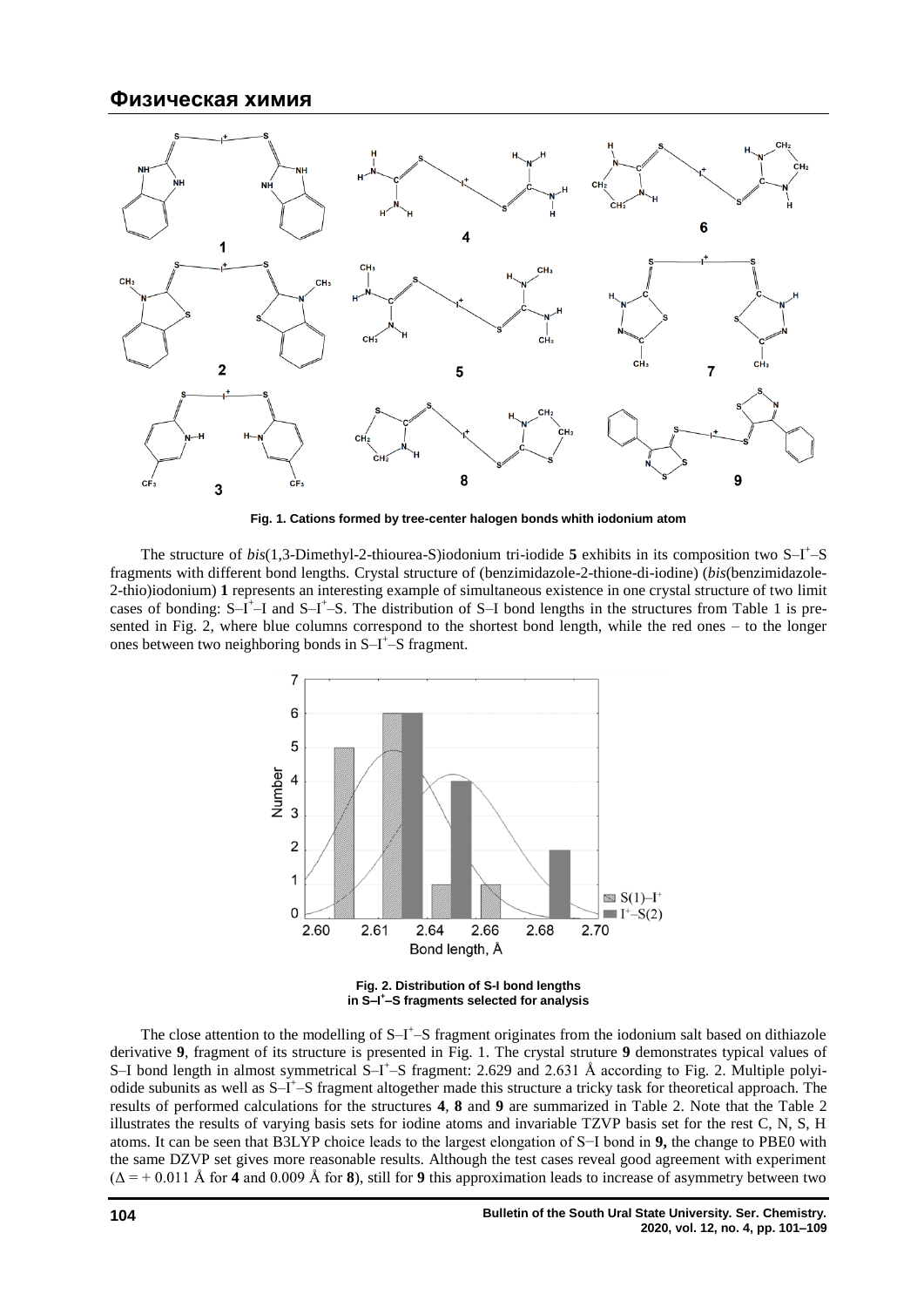S–I bonds in S–I<sup>+</sup>–S fragment (difference between two bond length is 0.028 Å instead of 0.002 Å in experiment) and addition of Grimme dispersion correction for better treatment of noncovalent interactions does not improve the data. The shift to DKH scheme or the usage of relativistic ECP potential both lead to significant improvement:  $\Delta$  = 0.01  $\Delta$  for shorter S–I bond and 0.012 Å for longer one, the difference between them is ideally consistent with the experiment.

| Object / Level of theory     | S-I lengths $(A)$ before optimization |       | S-I lengths $(\hat{A})$ after optimization |       |  |
|------------------------------|---------------------------------------|-------|--------------------------------------------|-------|--|
| $4/$ B3LYP, DZVP $(I)$       | 2.629                                 |       | 2.678                                      |       |  |
| $4$ / PBE0, DZVP (I)         |                                       |       | 2.639                                      |       |  |
| $4$ / PBE0-D3, DZVP (I)      |                                       |       | 2.640                                      |       |  |
| $4$ / PBE0-D3, DZP-DKH (I)   |                                       |       | 2.634                                      |       |  |
| $4$ / PBE0-D3, 28mdf-vdz (I) |                                       |       | 2.627                                      |       |  |
| $8/$ PBE0-D3, DZVP (I)       | 2.654                                 |       | 2.663                                      |       |  |
| $9/$ B3LYP, DZVP (I)         |                                       | 2.631 | 2.684                                      | 2.715 |  |
| $9$ / PBE0, DZVP (I)         |                                       |       | 2.639                                      | 2.667 |  |
| $9$ / PBE0-D3, DZVP (I)      | 2.629                                 |       | 2.640                                      | 2.667 |  |
| $9$ / PBE0-D3, DZP-DKH (I)   |                                       |       | 2.639                                      | 2.643 |  |
| $9$ / PBE0-D3, 28mdf-vdz (I) |                                       |       | 2.640                                      | 2.643 |  |

| DFT functionals and atomic localized basis sets influence the S−I bond lengths in crystals with S−I*−S fragment |  |
|-----------------------------------------------------------------------------------------------------------------|--|
|                                                                                                                 |  |

Another point of consideration for the choice of theoretic approximation is the reproducibility of bond length and intermolecular distances in the anionic part of the cell. As an example the structure **9** has been chosen due to the diversity of I…I and I…S noncovalent interactions in its structure. Their correct treatment in theory can be extremely essential for the obtaining of fine spectral characteristics. Thus, from the point of correct anion treatment PBE0-D3 DZVP-DKH is not the best choice. It is because of such basis set integrates both  $I_3^-$  and  $I_2$  in one discrete anion by significantly decreasing the distance between terminal atoms in triiodide anion and diiodine molecule  $(-0.27 \text{ Å})$  and increasing the length of covalent bond in another diiodine molecule  $(+0.61 \text{ Å})$  located on the other side of the triiodide anion.

Calculated vibrational properties of the studied compound **9** should be validated with respect to experiment in medium wavenumber region below 1700 cm−1 typical for the vibrations of heterocyclic dithiazolium cation (Table 3).

**Table 3**

**Table 2**

|                                               | Calculations, $\omega_{calc}$ , cm <sup>-1</sup> |          |                                        |  |
|-----------------------------------------------|--------------------------------------------------|----------|----------------------------------------|--|
| Experiment, $\omega_{exp}$ , cm <sup>-1</sup> | B3LYP/TZVP,<br><b>DZVP</b>                       | PBE0-D3, | Assignment of experimental bands       |  |
|                                               |                                                  | TZVP,    | and calculated modes                   |  |
|                                               |                                                  | mdf28vdz |                                        |  |
| 480                                           | 467                                              | 483      | Stretching, v S-S                      |  |
| 603, 617                                      | 610                                              | 618      | In-plane bending of dithiazole ring    |  |
| 647                                           | 666                                              | 669      | In-plane bending of benzene ring       |  |
| 861                                           | 881                                              | 854      | Stretching, v N-S, v C-S               |  |
| 1024                                          | 1030                                             | 1026     | $\delta$ benzene ring + $\delta$ C–H   |  |
| 1040                                          | 1053                                             | 1036     | bending of benzene $+$ dithiazole ring |  |
| 1123                                          | 1156                                             | 1177     | Stretching, v C-C, v C=S               |  |
| 1268                                          | 1299                                             | 1319     | Stretching, v C-C                      |  |

| Experimental bands [39] and calculated Raman active modes of 9 and their assignment, |
|--------------------------------------------------------------------------------------|
| bold corresponds to the bands of high intensity                                      |

It is worth noting, that in consistence with geometrical characteristics presented in the table 2 and 3 the reproducibility of spectral characteristics of polyiodide anion part is better using B3LYP/DZVP, TZVP model, while the positions of bending vibrations in the region 200–1000 cm<sup>-1</sup> is better reproduced by PBE0D3 level of theory with small-core fully relativistic ECP mdf28. The reproducibility of characteristic bands in both cases was reasonable, the calculated bands of stretching C−C and C=S vibrations were overestimated for average 30 cm−1 for B3LYP and 50 cm−1 for PBE-D3 mdf28vdz which is consistent with precomputed scaling factors for standard functionals: for example, the scaling factor 0.965 for the B3LYP/TZVP combination of basis set and functional.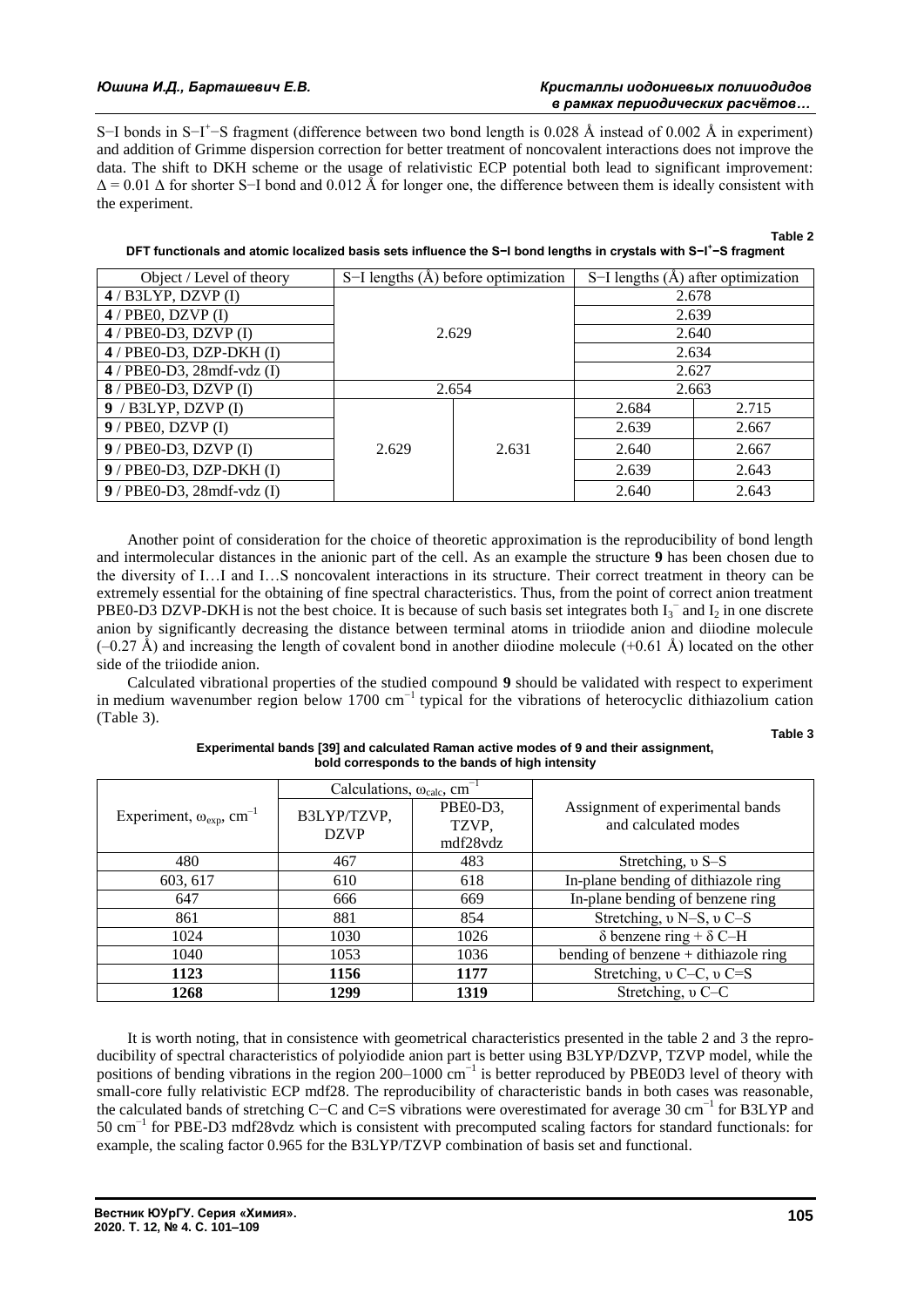#### **Conclusions**

In this research, we have studied the methodological questions of theoretic treatment of iodonium salts with S–I<sup>+</sup>–S fragment coexisting with polyiodide anion. As a result of the study, the following generalizations can be formulated: low-wavenumber region of Raman active vibrations is better described with PBE0-D3 ECP mdf28 approximation, geometric characteristic of S-I<sup>+</sup>-S fragment are adequately described by PBE0-D3 with DZVP and DZP-DKH. Nevertheless, DZP-DKH basis set in combination with PBE0-D3 completely disturbs inter- and intra-anion distances in 4-Phenyl-5*H*-1,2,3-dithiazole-5 thione polyiodide, so it should be used with caution to model anions with complex structures consisting of several polyiodide units. Grimme dispersion D3 correction does not significantly influence on the bond lengths within S-I<sup>+</sup>-S fragment although it drastically changes the lengths between triiodide and diiodine subunits. The main challenges for all tested basis sets were the lengths of bound diiodine molecule, which in all the cases were significantly elongated:  $+0.034 \text{ Å}$  in the best case for mdf28-vdz.

## **Acknowledgements**

This study is supported by RFBR № 20-03-00240.

## **References**

1. Yoshimura A., Zhdankin V.V. Advances in Synthetic Applications of Hypervalent Iodine Compounds. *Chem. Rev.*, 2016, vol. 116, no. 5, pp. 3328–3435. DOI: 10.1021/acs.chemrev.5b00547.

2. Zhdankin V.V, Stang P.J. Alkynyliodonium Salts in Organic Synthesis. *Tetrahedron*, 1998, vol. 54, no. 37, pp. 10927–10966. DOI: 10.1016/S0040-4020(98)00410-4.

3. Turunen L., Erdelyi M. Halogen Bonds of Halonium Ions. *Chem Soc Rev*., 2020, vol. 49, pp. 2688–2700. DOI: 10.1039/d0cs00034e.

4. Karim A., Reitti M., Carlsson A.-C.C., Gräfenstein J., Erdelyi M. The Nature of [N-Cl-N]<sup>+</sup> and [N-F–N]+ Halogen Bonds in Solution. *Chem. Sci*., 2014, vol. 5, pp. 3226–3233. DOI: 10.1039/C4SC01175A.

5. Lindstedt E., Reitti M., Olofsson B. One-Pot Synthesis of Unsymmetric Diaryliodonium Salts from Iodine and Arenes. *J. Org. Chem.*, 2017, vol. 82, no. 22, pp. 11909–11914. DOI:10.1021/acs.joc.7b01652.

6. Carlsson A.C., Mehmeti K., Uhrbom M., Karim A., Bedin M., Puttreddy R., Kleinmaier R., Neverov A.A., Nekoueishahraki B., Gräfenstein J., Rissanen K., Erdélyi M. Substituent Effects on the [N– I–N]+ Halogen Bond. *J. Am. Chem. Soc*., 2016, vol. 138, no. 31, pp. 9853–9863. DOI: 10.1021/jacs.6b03842.

7. Tamilselvi A., Mugesh G. Interaction of Heterocyclic Thiols/thiones Eliminated from Cephalosporins with Iodine and its Biological Implications. *Bioorg. Med. Chem. Lett.*, 2010, vol. 20, no. 12, pp. 3692–3697. DOI: 10.1016/j.bmcl.2010.04.087.

8. Corban G. J., Hadjikakou S.K., Hadjiliadis N., Kubicki M., Tiekink E.R.T., Butler I.S., Drougas E., Kosmas A.M. Synthesis, Structural Characterization and Computational Studies of Novel Diiodine Adducts with the Heterocyclic Thioamides N-methylbenzothiazole-2-thione and Benzimidazole-2 thione: Implications with the Mechanism of Action of Antithyroid Drugs. *Inorg. Chem.*, 2005, vol. 44, no. 23, pp. 8617–8627. DOI: 10.1021/ic0484396.

9. Yushina I., Tarasova N., Kim D., Sharutin V., Bartashevich E. Noncovalent Bonds, Spectral and Thermal Properties of Substituted Thiazolo[2,3-b][1,3]thiazinium Triiodides. *Crystals*, 2019, vol. 9, no. 10, 506. DOI: 10.3390/cryst9100506.

10. Bartashevich E.V., Batalov V.I., Yushina I.D., Stash A.I., Chen Y.S. Nontypical Iodinehalogen Bonds in the Crystal Structure of (3E)-8-chloro-3-iodomethylidene-2,3-dihydro-1,4oxazino[2,3,4-ij]quinolin-4-ium Triiodide. *Acta Crystallogr. Sect. C Struct. Chem.*, 2016, vol. 72, no. 4, pp. 341–345. DOI: 10.1107/S2053229616003934.

11. Yushina I.D., Kolesov B.A., Bartashevich E.V. Raman Spectroscopy Study of New Thia- and Oxazinoquinolinium Triodides. *New J. Chem.*, 2015, vol. 39, no. 8, 2015, pp. 6163–6170. DOI: 10.1039/c5nj00497g.

12. Yushina I.D., Batalov V.I., Bartashevich E.V., Davydov A.O., Zelenovskiy P.S., Masunov A.E. Raman Spectroscopy and Theoretic Study of Hyperpolarizability Effect in Diiodobutenyl-*bis*thioquinolinium Triiodide at Low Temperature. *J. Raman Spectrosc.*, 2017, vol. 48, no. 11, pp. 1411– 1413. DOI: 10.1002/jrs.5159.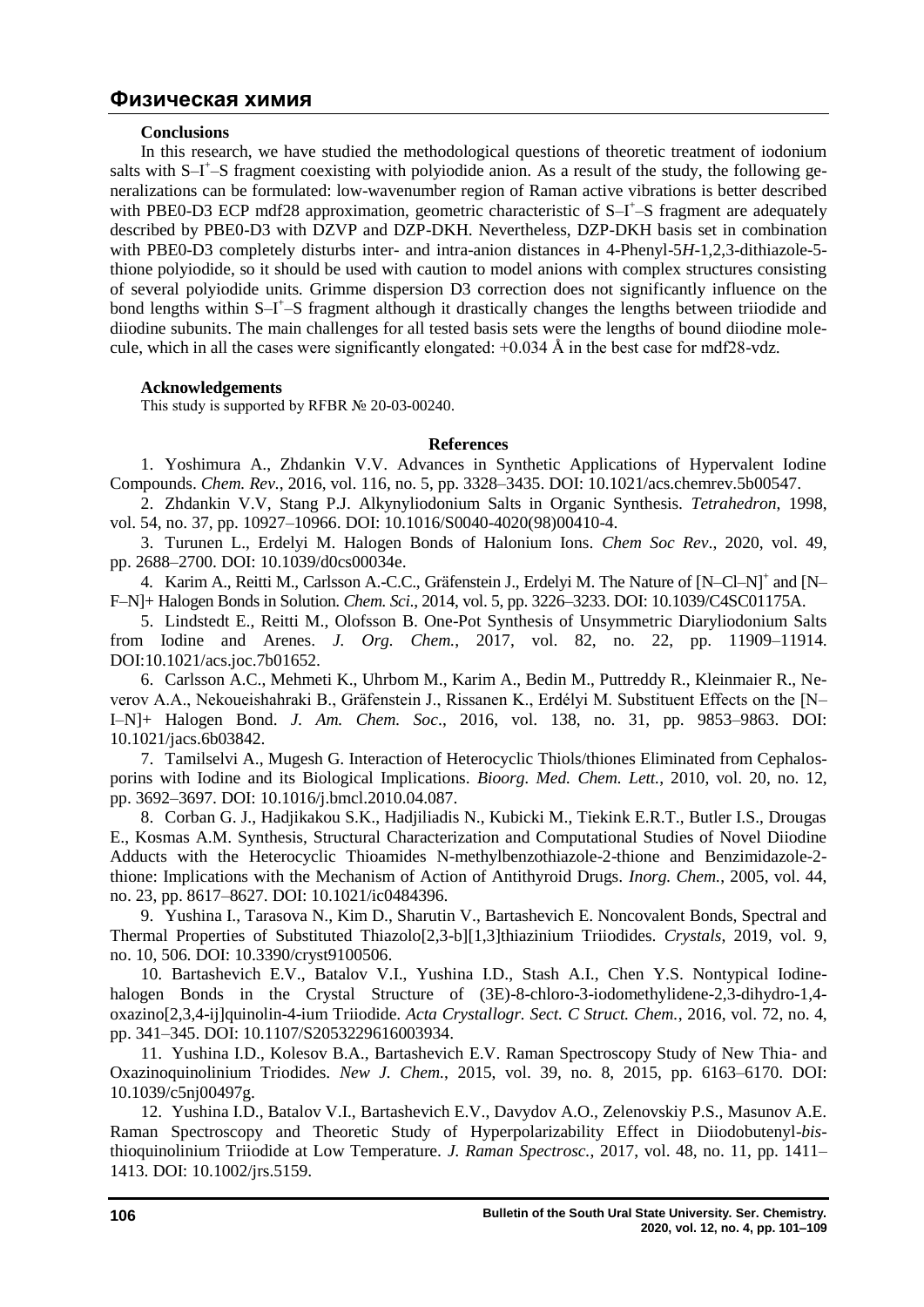13. Bartashevich E., Mukhitdinova S., Yushina I., Tsirelson V. Electronic Criterion for Categorizing the Chalcogen and Halogen Bonds: Sulfur–Iodine Interactions in Crystals. *Acta Crystallogr. Sect. B Struct. Sci. Cryst. Eng. Mater.*, 2019, vol. 75, no. 2, pp. 117–126. DOI: 10.1107/S2052520618018280.

14. Bartashevich E., Yushina I., Kropotina K., Muhitdinova S., Tsirelson V. Testing the Tools for Revealing and Characterizing the Iodine-iodine Halogen Bond in Crystals. *Acta Crystallogr. Sect. B Struct. Sci. Cryst. Eng. Mater.*, 2017, vol. 73, no. 2, pp. 217–226. DOI: 10.1107/S2052520617002931.

15. Sharp S.B, Gellene G.I. Ab Initio Calculations of the Ground Electronic States of Polyiodide Anions. *J. Phys. Chem. A.*, 1997, vol. 101, no. 11, pp. 2192–2197. DOI: 10.1021/jp962755r.

16. Mizuno M., Tanaka J., Harada I. Electronic Spectra and Structures of Polyiodide Chain Complexes. *J. Phys. Chem.*, 1981, vol. 85, no. 13, pp. 1789–1794. DOI: 10.1021/j150613a006.

17. Savin A. A Combined Density Functional and Configuration Interaction Method. *Int. J. Quantum Chem*., 1988, vol. 12, no. 19, pp. 59–69. DOI: 10.1002/qua.560340811.

18. Zicovich-Wilson C.M., Pascale F., Roetti C., Saunders V.R. The Calculation of the Vibration Frequencies of α-quartz: the Effect of Hamiltonian and Basis Set. *J. Comput. Chem*., 2004, vol. 25, no. 15, pp. 1873–1881. DOI: 10.1002/jcc.20120.

19. Maschio L., Kirtman B., Rerat M., Orlando R., Dovesi R. Ab Initio Analytical Raman Intensities for Periodic Systems through a Coupled Perturbed Hartree-Fock/Kohn-Sham Method in an Atomic Orbital Basis. II. Validation and Comparison with Experiments. *J. Chem. Phys*., 2013. vol. 139, 164102. DOI: 10.1063/1.4824443.

20. Douglas М., Kroll N.M. Quantum Electrodynamical Corrections to Fine-structure of Helium. *Ann. Phys.,* 1974, vol. 82, no. 1, pp. 89–155. DOI: 10.1016/0003-4916(74)90333-9.

21. Hess B.A. Relativistic Electronic-structure Calculations Employing a Two-component No-pair Formalism with External-field Projection Operators. *Phys. Rev. A.,* 1986, vol. 33, pp. 3742–3748. DOI: 10.1103/PhysRevA.33.3742.

22. Pyykko Р. Relativistic Effects in Structural Chemistry. *Chem. Rev*., 1988, vol. 88, no. 3, pp. 563–594. DOI: 10.1021/cr00085a006.

23. Neuhaus А., Veldkamp V., Frenking G. Oxo and Nitrido Complexes of Molybdenum, Tungsten, Rhenium and Osmium. A Theoretical Study. *Inorg. Chem*., 1994, vol. 33, no. 23, pp. 5278– 5286. DOI: 10.1021/ic00101a020.

24. Dovesi R., Saunders V.R., Roetti C., Orlando R., Zicovich-Wilson C.M., Pascale F., Civalleri B., Doll, K., Harrison N.M., Bush I.J., D'Arco P., Llunell M., Causà M., Noël Y., Maschio L., Erba A., Rerat M., Casassa S. CRYSTAL17 User's Manual (University of Torino, Torino, 2017).

25. Grimme S., Antony J., Ehrlich S., Krieg H. A Consistent and Accurate Ab Initio Parametrization of Density Functional Dispersion Correction (DFT-D) for the 94 Elements H-Pu. *J. Chem. Phys.*, 2010, vol. 132, no. 15, p. 154104. DOI: 10.1063/1.3382344.

26. Grimme S. Semiempirical GGA-type Density Functional Constructed with a Long-range Dispersion Correction. *J. Comput. Chem.*, 2006, vol. 27, no. 15, pp. 1787–1799. DOI: 10.1002/jcc.20495.

27. Barros C.L., de Oliveira P.J.P., Jorge F.E., Canal Neto A., Campos M. Gaussian Basis Set of Double Zeta Quality for Atoms Rb through Xe: Application in Non-relativistic and Relativistic Calculations of Atomic and Molecular Properties. *Mol. Phys*., 2010, vol.108, no. 15, pp. 1965–1972. DOI: 10.1080/00268976.2010.499377.

28. Peterson K.A., Shepler B.C., Figgen D., Stoll H. On the Spectroscopic and Thermochemical Properties of ClO, BrO, IO, and Their Anions. *J. Phys. Chem. A,* 2006, vol. 110, no. 51, pp. 13877– 13883. DOI: 10.1021/jp065887l.

29. Peintinger M.F., Oliveira D.V., Bredow T. Consistent Gaussian Basis Sets of Triple-Zeta Valence with Polarization Quality for Solid-State Calculations. *J. Comput. Chem.*, 2012, vol. 34, no. 6, pp. 451–459. DOI: 10.1002/jcc.23153.

30. Groom C.R., Bruno I.J., Lightfoot M.P., Ward S.C. The Cambridge Structural Database. *Acta Cryst.*, 2016, vol. B72, pp. 171–179. DOI: 10.1107/S2052520616003954.

31. Demartin F., Deplano P., Devillanova F.A., Isaia F., Lippolis V., Verani G. Conductivity, FT-Raman Spectra and X-Ray Crystal Structures of Two Novel [D2I]In  $(n = 3$  and  $D = N$ methylbenzothiazole-2(3*H*)-selone;  $n = 7$  and  $D = N$ -methylbenzothiazole-2(3*H*)-thione) Iodonium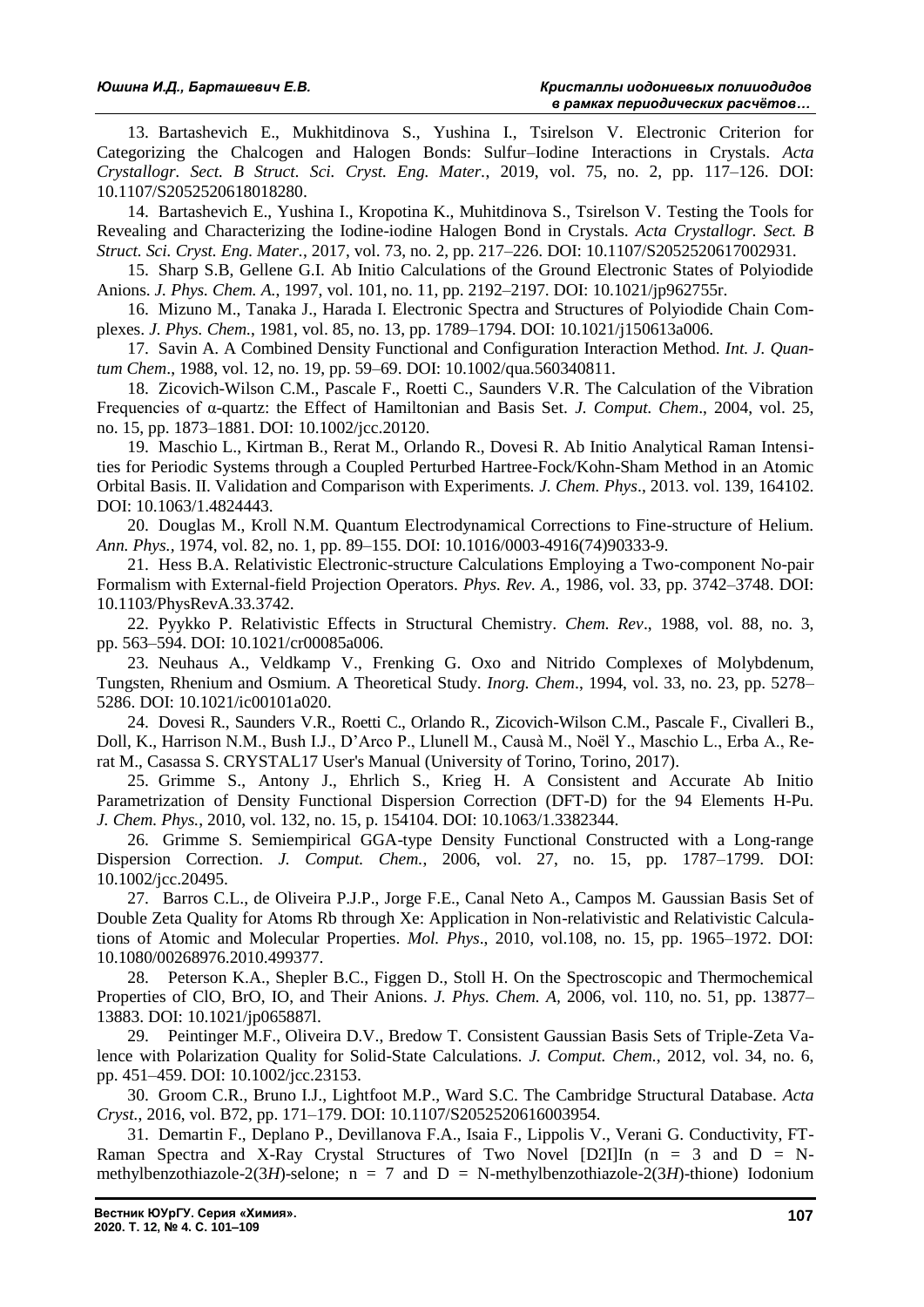Salts. First example of I-.3I2 Heptaiodide. *Inorg. Chem.*, 1993, vol. 32, no. 7, pp. 3694–3699. DOI: 10.1021/ic00069a025.

32. Corban G.J., Hadjikakou S.K., Tsipis A.C., Kubicki M., Bakas T., Hadjiliadis N. Inhibition of Peroxidase-catalyzed Iodination by Thioamides: Experimental and Theoretical Study of the Antithyroid Activity of Thioamides. *New J. Chem.*, 2011, vol. 35, no. 1, pp. 213–224. DOI: 10.1039/c0nj00626b.

33. Chernov'yants M.S., Burykin I.V., Starikova Z.A., Erofeev N.E. Synthesis, Spectroscopic and Structural Characterization of Novel Interaction Product of 5-trifluoromethyl-pyridine-2-thione with Iodine. *J. Mol. Struct.*, 2011, vol. 1006, no. 1–3, pp. 379–382. DOI: 10.1016/j.molstruc.2011.09.035.

34. Lin G.H.-Y., Hope H. The Crystal Structure of *bis*(thiourea)iodine(I) Iodide. *Acta Crystallographica, Section B: Struct. Crystallogr. Cryst. Chem.*, 1972, vol. 28, pp. 643–646. DOI: 10.1107/S0567740872002900.

35. Boyle P.D., Christie J., Dyer T., Godfrey S.M., Howson I.R., McArthur C., Omar B., Pritchard R.G., Williams G.Rh. Further Structural Motifs from the Reactions of Thioamides with Diiodine and the Interhalogens Iodine Monobromide and Iodine Monochloride: an FT-Raman and Crystallographic Study. *J. Chem. Society, Dalton Transactions*, 2000, pp. 3106–3112. DOI: 10.1039/b004182n.

36. Koskinen L., Hirva P., Kalenius E., Jääskeläinen S., Rissanen K., Haukka M. Halogen Bonds with Coordinative Nature: Halogen Bonding in a S–I+–S Iodonium Complex. *CrystEngComm*, 2015, vol. 17, 1231–1236. DOI: 10.1039/C4CE01735H.

37. Chernov'yants M.C., Aleshina N.V., Starikova Z.A., Sul'zhenko E.N. The Study of Interaction of 5-methyl-1,3,4-thiadiazoline-2-thione with Diiodine. *Izvestiya Akademii Nauk, Seriya Khimicheskaya*, 2010, pp. 1750.

38. Daga V., Hadjikakou S.K., Hadjiliadis N., Kubicki M., dos Santos J.H.Z., Butler I.S. Synthesis, Spectroscopic and Structural Characterization of Novel Diiodine Adducts with the Heterocyclic Thioamides, Thiazolidine‐2‐thione (tzdtH), Benzothiazole‐2‐thione (bztzdtH) and Benzimidazole‐2‐thione (bzimtH). *Eur. J. Inorg. Chem.*, 2002, pp. 1718–1728. DOI: 10.1002/1099- 0682(200207)2002:7<1718::AID-EJIC1718>3.0.CO;2-S.

39. Bol'shakov O.I., Yushina I.D., Bartashevich E.V., Stash A.I., Aysin R.R., Rakitin O.A. Structure and Properties of 4-Phenyl-5*H*-1,2,3-Dithiazole-5-Thione Polyiodide with S-I<sup>+</sup>-S Bridged Complex. *Structural chemistry*, 2020, DOI: 10.1007/s11224-020-01584-y, in press.

*\_\_\_\_\_\_\_\_\_\_\_\_\_\_\_\_\_\_\_\_\_\_\_\_\_\_\_\_\_\_\_\_\_\_\_\_\_\_\_\_\_\_\_\_\_\_\_\_\_\_\_\_\_\_\_\_\_\_\_\_\_\_\_\_\_\_\_\_\_\_\_\_\_\_\_\_\_\_\_\_\_\_\_\_*

*Received 30 June 2020*

#### **УДК 544.144.22+ 544.147.4+ 544.182.4+ 544.182.7 DOI: 10.14529/chem200407**

# **КРИСТАЛЛЫ ИОДОНИЕВЫХ ПОЛИИОДИДОВ В РАМКАХ ПЕРИОДИЧЕСКИХ РАСЧЁТОВ С ЛОКАЛИЗОВАННЫМИ АТОМНЫМИ БАЗИСНЫМИ НАБОРАМИ**

## *И.Д. Юшина, Е.В. Барташевич*

*Южно-Уральский государственный университет, г. Челябинск, Россия*

Методологические особенности моделирования кристаллической структуры соединений с трехцентровой галогенной связью S-I<sup>+</sup>-S, образованной двумя донорами электронов в кристаллах полииодидов рассматривались в рамках периодических квантовомеханических расчетов на основе локализованных атомных орбиталей. Анализ применения различных базисных наборов, эффективных остовных потенциалов, функционалов в теории функционала плотности и дисперсионных поправок по Гримме выявил особенности влияния выбора метода на геометрические, электронные и колебательные свойства, полученные в расчетах. Эффект влияния гибридного функционала проявлялся в значительном удлинении связи S–I. Учет дисперсионных взаимодействий на уровне эмпирической поправки Гримме существенно не влиял на качество получаемых данных. Рассчитанные моды колебаний в области средних волновых чисел характерных катионных валентных колебаний проверены на соответствие с экспериментальными спектрами комбинаци